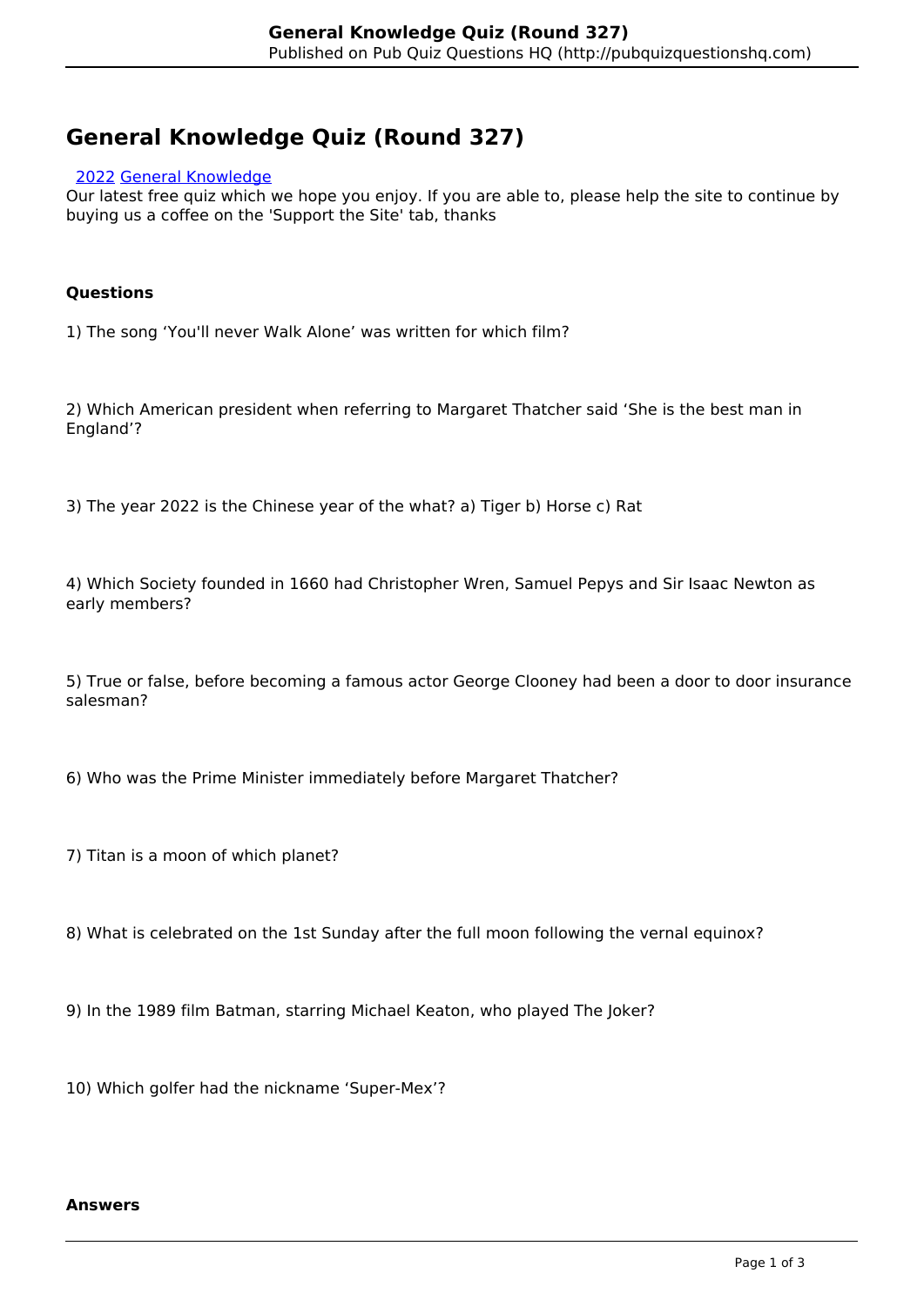1) The song 'You'll never Walk Alone' was written for which film?

# **Carousel**

2) Which American president when referring to Margaret Thatcher said 'She is the best man in England'?

# **Ronald Reagan**

3) The year 2022 is the Chinese year of the what? a) Tiger b) Horse c) Rat

# **a) Tiger**

4) Which Society founded in 1660 had Christopher Wren, Samuel Pepys and Sir Isaac Newton as early members?

# **Royal Society**

5) True or false, before becoming a famous actor George Clooney had been a door to door insurance salesman?

#### **True**

6) Who was the Prime Minister immediately before Margaret Thatcher?

#### **James Callaghan**

7) Titan is a moon of which planet?

# **Saturn**

8) What is celebrated on the 1st Sunday after the full moon following the vernal equinox?

#### **Easter Sunday**

9) In the 1989 film Batman, starring Michael Keaton, who played The Joker?

#### **Jack Nicholson**

10) Which golfer had the nickname 'Super-Mex'?